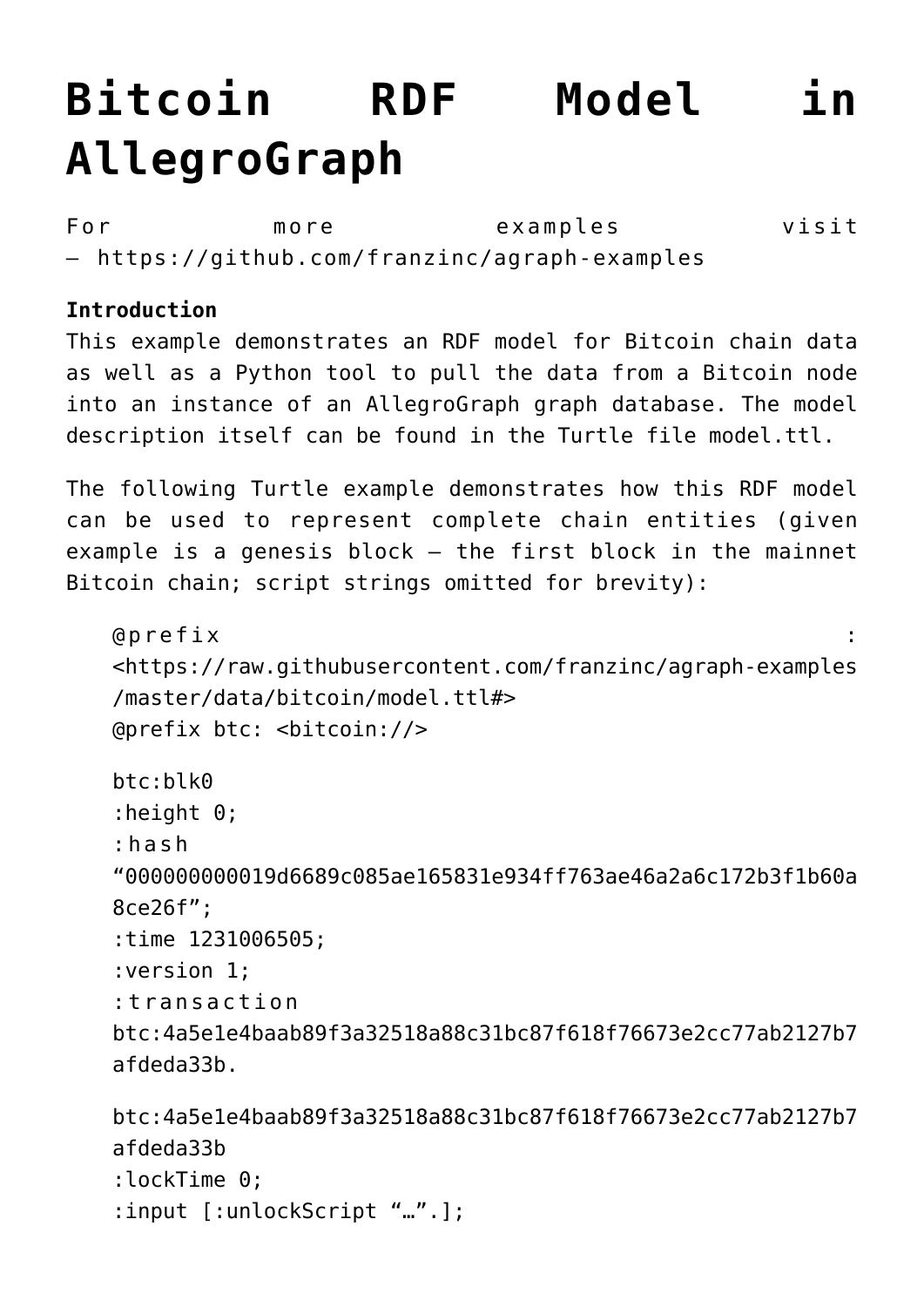```
:output [:amount 5000000000; :lockScript "…".].
```
## **Setup**

The following examples assume AllegroGraph triple store and assume it is already installed and running on the target machine. The following AG instance settings settings are assumed as well:

```
host: localhost (default);
port: 10035 (default);
username: aguser;
password: agpassword.
```
We also assume the following bitcoind settings:

```
host: localhost (default);
port: 8332 (default);
username: btcuser;
password: btcpassword.
```
First, install the tool by cloning this repository, setting up virtual environment and installing the dependencies:

```
git clone http://github.com/franzinc/agraph-examples
cd agraph-examples/data/bitcoin
python3 -m venv .
source ./bin/activate
pip3 install -r requirements.txt
```
The following command starts the process of loading bitcoin chain data into an AG repository named bitcoin using 4 loader processes:

```
./convert.py \
–source=http://btcuser:btcpassword@localhost:8332 \
–destination=http://aguser:agpassword@localhost:10035 \
-name=bitcoin \
–workers=4 \
–clear
```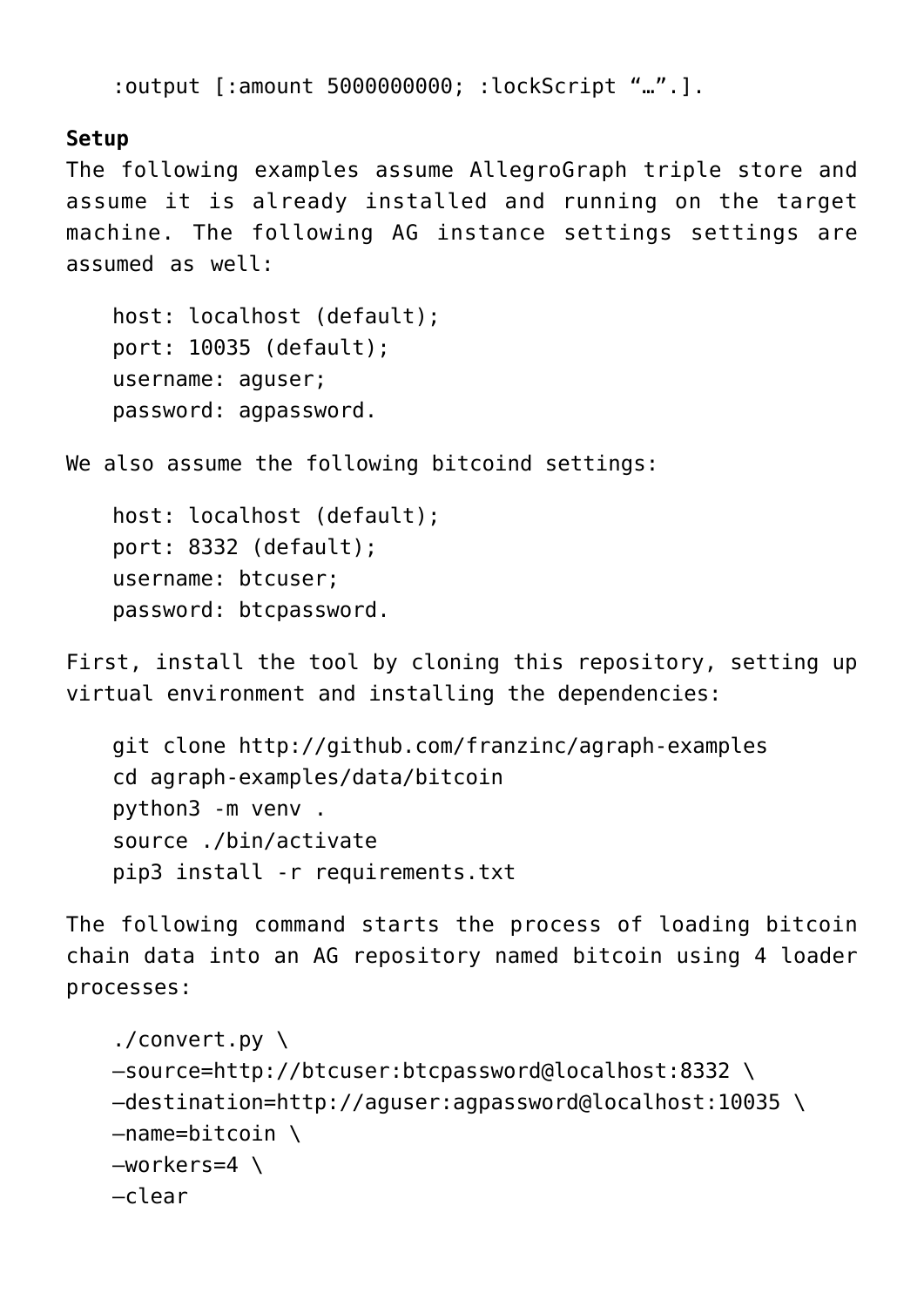## **Example queries**

Following are the examples of using SPARQL to extract different information about block data:

```
number of known blocks:
```

```
PREFIX :
<https://raw.githubusercontent.com/franzinc/agraph-examples
/master/data/bitcoin/model.ttl#>
SELECT (COUNT(*) AS ?count) WHERE { ?b a btcm:Block. }
total number of transactions:
PREFIX :
<https://raw.githubusercontent.com/franzinc/agraph-examples
/master/data/bitcoin/model.ttl#>
SELECT (COUNT(*) AS ?count) WHERE { ?tx a btcm:Transaction.
}
```

```
transaction in block 400:
```

```
PREFIX \qquad \qquad \vdots
```

```
<https://raw.githubusercontent.com/franzinc/agraph-examples
/master/data/bitcoin/model.ttl#>
SELECT ?txid
WHERE {
?b a :Block.
?b : height "570001"^^xsd: int.
?b :transaction ?tx.
?tx :txid ?txid.
}
```
transactions sending more than 1000 BTC:

```
PREFIX :
```

```
<https://raw.githubusercontent.com/franzinc/agraph-examples
/master/data/bitcoin/model.ttl#>
SELECT ?tx
WHERE {
?b a :Block.
```